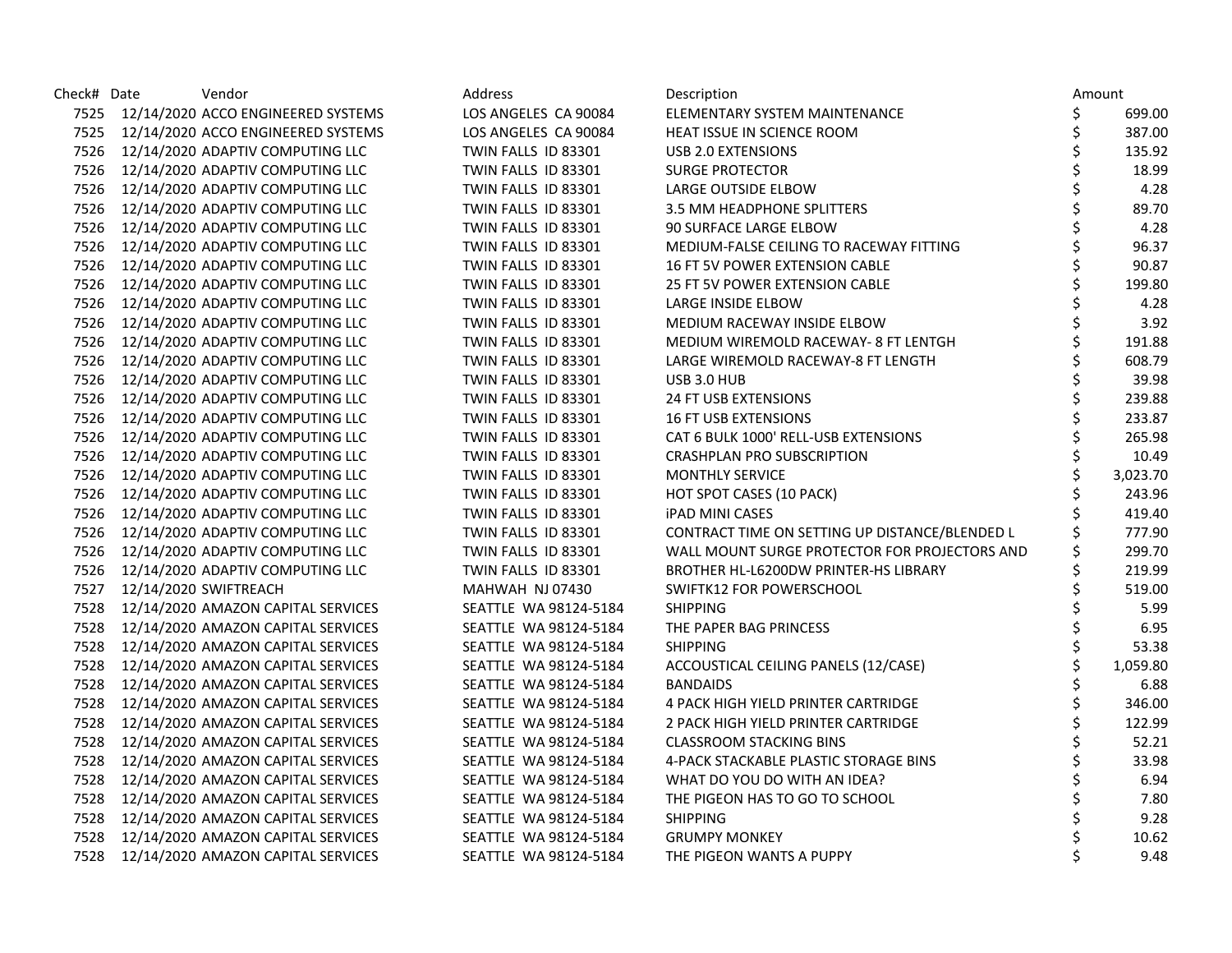| 7528 | 12/14/2020 AMAZON CAPITAL SERVICES             | SEATTLE WA 98124-5184  | LLAMA LLAMA RED PAJAMA            | \$ | 15.99     |
|------|------------------------------------------------|------------------------|-----------------------------------|----|-----------|
|      | 7528 12/14/2020 AMAZON CAPITAL SERVICES        | SEATTLE WA 98124-5184  | HAROLD AND THE PURPLE CRAYON      | \$ | 10.99     |
| 7528 | 12/14/2020 AMAZON CAPITAL SERVICES             | SEATTLE WA 98124-5184  | DRAGONS LOVE TACOS                | \$ | 9.50      |
| 7528 | 12/14/2020 AMAZON CAPITAL SERVICES             | SEATTLE WA 98124-5184  | STAND BACK SAID THE ELEPHANT      | \$ | 16.99     |
| 7528 | 12/14/2020 AMAZON CAPITAL SERVICES             | SEATTLE WA 98124-5184  | ABCs OF ART                       | Ś  | 15.99     |
| 7528 | 12/14/2020 AMAZON CAPITAL SERVICES             | SEATTLE WA 98124-5184  | THE TINY SEED                     | \$ | 5.52      |
| 7528 | 12/14/2020 AMAZON CAPITAL SERVICES             | SEATTLE WA 98124-5184  | LLAMA LLAMA MISSES MAMA           |    | 9.99      |
| 7528 | 12/14/2020 AMAZON CAPITAL SERVICES             | SEATTLE WA 98124-5184  | <b>HARRY THE DIRTY DOG</b>        |    | 4.39      |
| 7528 | 12/14/2020 AMAZON CAPITAL SERVICES             | SEATTLE WA 98124-5184  | PANCAKES PANCAKES!                |    | 5.99      |
| 7528 | 12/14/2020 AMAZON CAPITAL SERVICES             | SEATTLE WA 98124-5184  | IS YOUR MAMA A LLAMA?             |    | 6.99      |
| 7528 | 12/14/2020 AMAZON CAPITAL SERVICES             | SEATTLE WA 98124-5184  | THE DAY THE CRAYONS QUIT          | \$ | 9.19      |
| 7528 | 12/14/2020 AMAZON CAPITAL SERVICES             | SEATTLE WA 98124-5184  | 123s OF ART                       | \$ | 16.42     |
| 7528 | 12/14/2020 AMAZON CAPITAL SERVICES             | SEATTLE WA 98124-5184  | THE HICCUPOTOMUS                  |    | 7.44      |
| 7528 | 12/14/2020 AMAZON CAPITAL SERVICES             | SEATTLE WA 98124-5184  | THE WONKY DONKEY                  |    | 5.28      |
| 7528 | 12/14/2020 AMAZON CAPITAL SERVICES             | SEATTLE WA 98124-5184  | THERE'S A BEAR ON MY CHAIR        |    | 7.54      |
| 7528 | 12/14/2020 AMAZON CAPITAL SERVICES             | SEATTLE WA 98124-5184  | ONE LOVE                          |    | 7.99      |
| 7528 | 12/14/2020 AMAZON CAPITAL SERVICES             | SEATTLE WA 98124-5184  | <b>EVERY LITTLE THING</b>         | Ś  | 14.04     |
| 7528 | 12/14/2020 AMAZON CAPITAL SERVICES             | SEATTLE WA 98124-5184  | <b>BIORB SERVICE KIT (3 PACK)</b> |    | 39.22     |
| 7528 | 12/14/2020 AMAZON CAPITAL SERVICES             | SEATTLE WA 98124-5184  | DAVID GETS IN TROUBLE             |    | 9.39      |
| 7528 | 12/14/2020 AMAZON CAPITAL SERVICES             | SEATTLE WA 98124-5184  | <b>SHIPPING</b>                   |    | 5.99      |
| 7528 | 12/14/2020 AMAZON CAPITAL SERVICES             | SEATTLE WA 98124-5184  | JINGLE BELLS BATMAN SPELLS        |    | 4.24      |
| 7528 | 12/14/2020 AMAZON CAPITAL SERVICES             | SEATTLE WA 98124-5184  | 7TH GRADE SOCIAL STUDIES BOOKS    | Ś  | 69.52     |
| 7529 | 12/14/2020 AMERICAN FIDELITY                   | OKLAHOMA CITY OK 73125 | <b>HSA DEPOSIT - 122020</b>       | \$ | 751.75    |
|      | 7530 12/14/2020 BLUE CROSS OF IDAHO            | <b>BOISE ID 83707</b>  | MEDICAL BENEFIT - 122020          | \$ | 32,585.58 |
|      | 7531 12/14/2020 BUREAU OF EDUCATION & RESEARCH | BELLEVUE WA 98009-9668 | <b>SLP TECH CONFERENCE</b>        |    | 279.00    |
| 7532 | 12/14/2020 SPARKLIGHT                          | PHOENIX AZ 85062-8000  | PHONE SERVICE                     | \$ | 330.52    |
| 7533 | 12/14/2020 CHARLIE'S PRODUCE                   | SEATTLE WA 98124       | <b>PRODUCE</b>                    |    | 290.00    |
| 7533 | 12/14/2020 CHARLIE'S PRODUCE                   | SEATTLE WA 98124       | PRODUCE CREDIT                    | Ś  | (167.00)  |
| 7533 | 12/14/2020 CHARLIE'S PRODUCE                   | SEATTLE WA 98124       | <b>PRODUCE</b>                    | \$ | 565.50    |
| 7534 | 12/14/2020 CITY OF HANSEN                      | HANSEN ID 83334        | <b>IRRIGATION</b>                 |    | 15.03     |
| 7534 | 12/14/2020 CITY OF HANSEN                      | HANSEN ID 83334        | <b>SEWER</b>                      |    | 301.50    |
| 7534 | 12/14/2020 CITY OF HANSEN                      | HANSEN ID 83334        | <b>WATER</b>                      |    | 229.50    |
| 7535 | 12/14/2020 CULLIGAN MAGIC VALLEY               | TWIN FALLS ID 83301    | HIGH SCHOOL                       |    | 34.70     |
| 7535 | 12/14/2020 CULLIGAN MAGIC VALLEY               | TWIN FALLS ID 83301    | ELEMENTARY                        | Ś  | 56.65     |
| 7536 | 12/14/2020 SHAMROCK FOODS                      | SEATTLE WA 98124-1846  | <b>FOOD PRODUCT</b>               | \$ | (24.32)   |
|      | 7536 12/14/2020 SHAMROCK FOODS                 | SEATTLE WA 98124-1846  | <b>FOOD PRODUCT</b>               |    | 24.32     |
| 7536 | 12/14/2020 SHAMROCK FOODS                      | SEATTLE WA 98124-1846  | <b>FOOD PRODUCT</b>               |    | 385.62    |
| 7536 | 12/14/2020 SHAMROCK FOODS                      | SEATTLE WA 98124-1846  | IMPACT CLUB-AFTERSCHOOL SNACK     | \$ | 176.08    |
| 7536 | 12/14/2020 SHAMROCK FOODS                      | SEATTLE WA 98124-1846  | <b>FOOD PRODUCT</b>               |    | 706.28    |
| 7536 | 12/14/2020 SHAMROCK FOODS                      | SEATTLE WA 98124-1846  | <b>FOOD PRODUCT</b>               | Ś  | 118.98    |
|      | 7536 12/14/2020 SHAMROCK FOODS                 | SEATTLE WA 98124-1846  | <b>FOOD PRODUCT</b>               | \$ | 1,066.22  |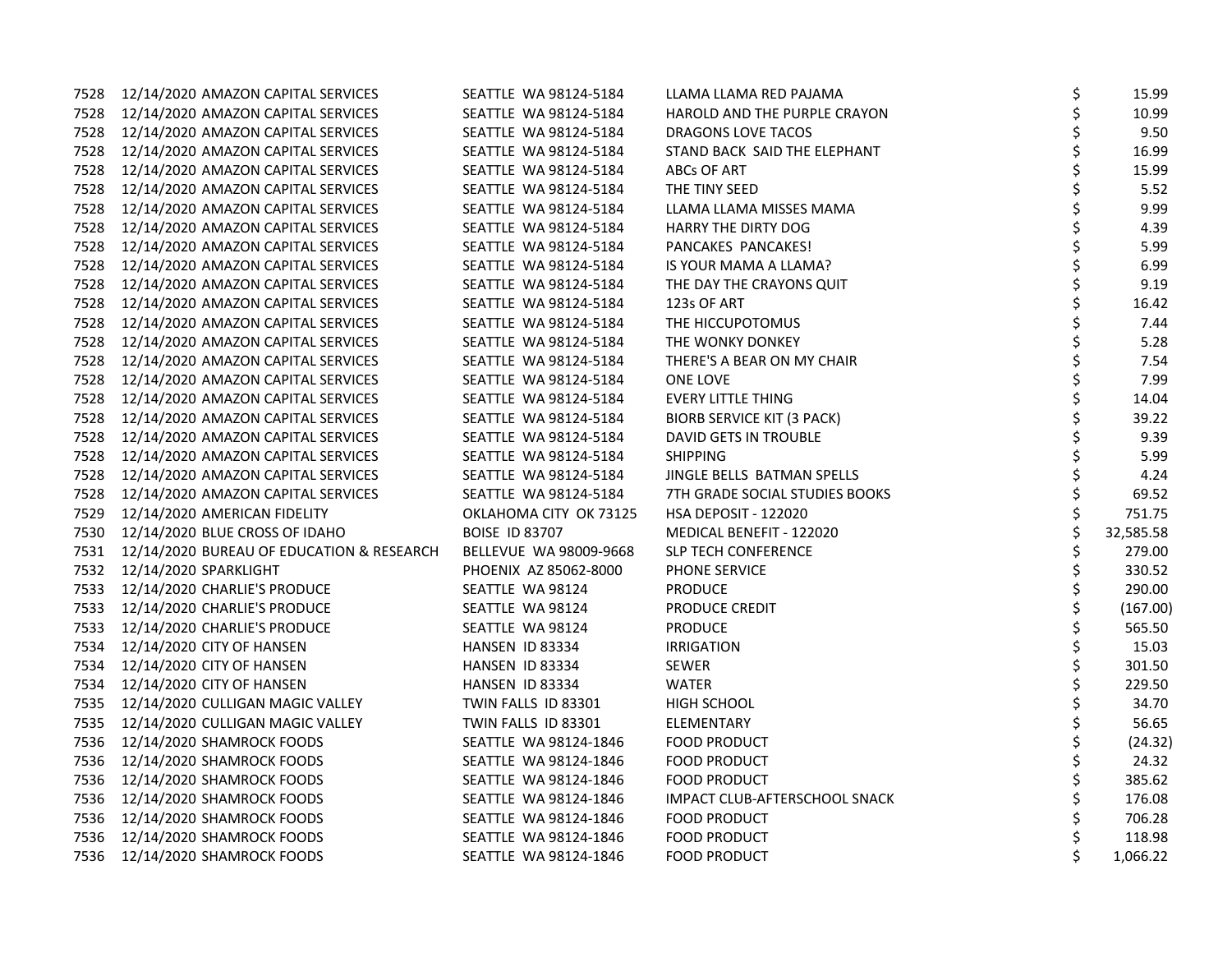|      | 7536 12/14/2020 SHAMROCK FOODS              | SEATTLE WA 98124-1846    | FOOD PRODUCT                           | \$ | 164.42    |
|------|---------------------------------------------|--------------------------|----------------------------------------|----|-----------|
| 7537 | 12/14/2020 GEM STATE PAPER                  | TWIN FALLS ID 83303-0469 | HAND SANITIZER DISPENSER               | \$ | 25.00     |
| 7537 | 12/14/2020 GEM STATE PAPER                  | TWIN FALLS ID 83303-0469 | STRIDE CITRUS NEUTRAL CLEANER          |    | 26.95     |
| 7538 | 12/14/2020 GRANT PAM                        | SUN VALLEY ID 83354      | PLANNER FOR STUDENT                    |    | 4.44      |
| 7538 | 12/14/2020 GRANT PAM                        | SUN VALLEY ID 83354      | TO KILL A MOCKING BIRD                 | Ś  | 17.98     |
| 7539 | 12/14/2020 GREAT AMERICA FINANCIAL SERV     | DALLAS TX 75266-0831     | <b>COPIER AGREEMENT-HS</b>             |    | 121.00    |
| 7540 | 12/14/2020 HANSEN SCHOOL DISTRICT #415      |                          | EMPLOYER SHARE MC/FICA - 122020        | \$ | 12,699.15 |
| 7541 | 12/14/2020 HANSEN SCHOOL DISTRICT #415      |                          | EMPLOYER SHARE RETIREMENT - 122020     |    | 19,330.99 |
| 7542 | 12/14/2020 HANSEN SCHOOL DISTRICT #415      |                          | TRANSPORTATION- DOWN TIM - 122020      |    | 157.85    |
| 7542 | 12/14/2020 HANSEN SCHOOL DISTRICT #415      |                          | ELEMENTARY TEACHER - 122020            | \$ | 40,293.91 |
|      | 7542 12/14/2020 HANSEN SCHOOL DISTRICT #415 |                          | ELEMENTARY-ELL CERTIFIED - 122020      | \$ | 259.58    |
|      | 7542 12/14/2020 HANSEN SCHOOL DISTRICT #415 |                          | ELEMENTARY-LITERACY TEAC - 122020      |    | 1,455.69  |
|      | 7542 12/14/2020 HANSEN SCHOOL DISTRICT #415 |                          | ELEMENTARY PARA - 122020               |    | 1,076.25  |
|      | 7542 12/14/2020 HANSEN SCHOOL DISTRICT #415 |                          | SUB PARA-ELEMENTARY - 122020           |    | 152.00    |
|      | 7542 12/14/2020 HANSEN SCHOOL DISTRICT #415 |                          | SUB TEACHER-ELEMENTARY - 122020        |    | 380.00    |
| 7542 | 12/14/2020 HANSEN SCHOOL DISTRICT #415      |                          | SECONDARY TEACHER - 122020             | \$ | 33,099.41 |
|      | 7542 12/14/2020 HANSEN SCHOOL DISTRICT #415 |                          | SECONDARY-WORKED PREP - 122020         | \$ | 45.59     |
|      | 7542 12/14/2020 HANSEN SCHOOL DISTRICT #415 |                          | SECONDARY-ELL CERTIFIED - 122020       |    | 259.58    |
|      | 7542 12/14/2020 HANSEN SCHOOL DISTRICT #415 |                          | SECONDARY PARA - 122020                |    | 4.30      |
| 7542 | 12/14/2020 HANSEN SCHOOL DISTRICT #415      |                          | SUB TEACHER-SECONDARY - 122020         |    | 342.00    |
| 7542 | 12/14/2020 HANSEN SCHOOL DISTRICT #415      |                          | SUB PARA-SECONDARY - 122020            |    | 38.00     |
| 7542 | 12/14/2020 HANSEN SCHOOL DISTRICT #415      |                          | SECONDARY-VOCATIONAL EDU - 122020      | \$ | 3,697.91  |
|      | 7542 12/14/2020 HANSEN SCHOOL DISTRICT #415 |                          | SPECIAL ED CERTIFIED-ELE - 122020      | \$ | 3,776.00  |
|      | 7542 12/14/2020 HANSEN SCHOOL DISTRICT #415 |                          | SPECIAL ED CERTIFIED-SEC - 122020      |    | 3,375.00  |
|      | 7542 12/14/2020 HANSEN SCHOOL DISTRICT #415 |                          | SPECIAL ED CLASSIFIED-EL - 122020      | \$ | 1,228.43  |
| 7542 | 12/14/2020 HANSEN SCHOOL DISTRICT #415      |                          | SPECIAL ED CLASSIFIED-SE - 122020      | Ś  | 205.64    |
| 7542 | 12/14/2020 HANSEN SCHOOL DISTRICT #415      |                          | SPECIAL ED PRESCHOOL-TEA - 122020      | \$ | 3,942.66  |
| 7542 | 12/14/2020 HANSEN SCHOOL DISTRICT #415      |                          | SPECIAL ED PRESCHOOL-PAR - 122020      | \$ | 438.72    |
|      | 7542 12/14/2020 HANSEN SCHOOL DISTRICT #415 |                          | ACTIVITY-ATHLETIC DIRECT - 122020      | \$ | 433.33    |
|      | 7542 12/14/2020 HANSEN SCHOOL DISTRICT #415 |                          | ACTIVITY-COACH - 122020                |    | 2,800.00  |
|      | 7542 12/14/2020 HANSEN SCHOOL DISTRICT #415 |                          | STIPEND-MASTER PREMIUM - 122020        |    | 4,000.00  |
|      | 7542 12/14/2020 HANSEN SCHOOL DISTRICT #415 |                          | GUIDANCE-ELEM - 122020                 | \$ | 785.92    |
| 7542 | 12/14/2020 HANSEN SCHOOL DISTRICT #415      |                          | GUIDANCE-SEC - 122020                  | \$ | 2,628.55  |
| 7542 | 12/14/2020 HANSEN SCHOOL DISTRICT #415      |                          | <b>GUIDANCE EXTENDED DAYS - 122020</b> | Ś  | 278.58    |
|      | 7542 12/14/2020 HANSEN SCHOOL DISTRICT #415 |                          | COLLEGE/CAREER ADVISOR - 122020        | \$ | 129.29    |
|      | 7542 12/14/2020 HANSEN SCHOOL DISTRICT #415 |                          | SPED SUPPORT-CERT - 122020             |    | 4,890.66  |
|      | 7542 12/14/2020 HANSEN SCHOOL DISTRICT #415 |                          | SPED SUPPORT DIRECTOR-EL - 122020      |    | 291.66    |
|      | 7542 12/14/2020 HANSEN SCHOOL DISTRICT #415 |                          | SPED SUPPORT DIRECTOR-SE - 122020      | \$ | 291.66    |
| 7542 | 12/14/2020 HANSEN SCHOOL DISTRICT #415      |                          | DISTRICT ADMINISTRAT - 122020          | \$ | 7,437.50  |
| 7542 | 12/14/2020 HANSEN SCHOOL DISTRICT #415      |                          | ADMINISTRATION-ELEMENTAR - 122020      | Ś  | 4,899.83  |
| 7542 | 12/14/2020 HANSEN SCHOOL DISTRICT #415      |                          | ADMINISTRATION-SECONDARY - 122020      | Ś  | 772.08    |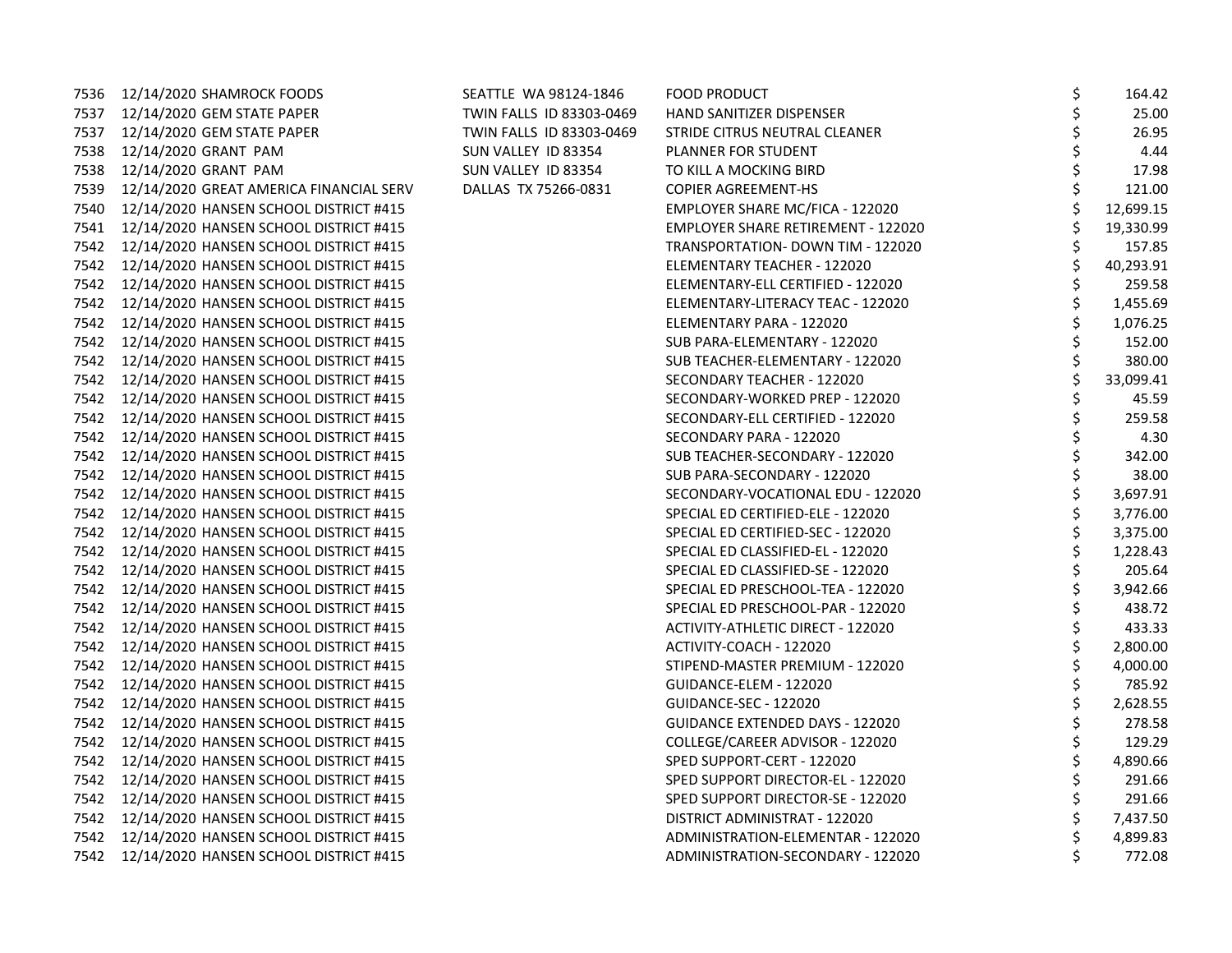|      | 7542 12/14/2020 HANSEN SCHOOL DISTRICT #415 |                          | ADMIN ASSISTANT-ELEMENTA - 122020       | \$ | 1,254.60 |
|------|---------------------------------------------|--------------------------|-----------------------------------------|----|----------|
|      | 7542 12/14/2020 HANSEN SCHOOL DISTRICT #415 |                          | ADMIN ASSISTANT-SEC - 122020            | \$ | 1,428.00 |
|      | 7542 12/14/2020 HANSEN SCHOOL DISTRICT #415 |                          | <b>BUSINESS OPERATION - 122020</b>      |    | 3,318.49 |
|      | 7542 12/14/2020 HANSEN SCHOOL DISTRICT #415 |                          | BUILDING CARE - 122020                  |    | 5,615.76 |
|      | 7542 12/14/2020 HANSEN SCHOOL DISTRICT #415 |                          | <b>BUILDING MAINT - 122020</b>          | \$ | 4,119.91 |
|      | 7542 12/14/2020 HANSEN SCHOOL DISTRICT #415 |                          | <b>GROUNDS - 122020</b>                 |    | 278.66   |
|      | 7542 12/14/2020 HANSEN SCHOOL DISTRICT #415 |                          | TRANSPORTATION-SUPERVISO - 122020       |    | 639.60   |
|      | 7542 12/14/2020 HANSEN SCHOOL DISTRICT #415 |                          | TRANSPORTATION-MECHANIC - 122020        |    | 468.00   |
|      | 7542 12/14/2020 HANSEN SCHOOL DISTRICT #415 |                          | TRANSPORTATION- PUPIL TR - 122020       |    | 2,446.28 |
|      | 7542 12/14/2020 HANSEN SCHOOL DISTRICT #415 |                          | TRANSPORTATION-OTHER - 122020           |    | 280.85   |
|      | 7542 12/14/2020 HANSEN SCHOOL DISTRICT #415 |                          | TRANSPORTATION-OFFICE - 122020          | \$ | 211.81   |
|      | 7542 12/14/2020 HANSEN SCHOOL DISTRICT #415 |                          | TRANSPORTATION- ACTVTY D - 122020       | \$ | 127.89   |
|      | 7542 12/14/2020 HANSEN SCHOOL DISTRICT #415 |                          | SECONDARY-CTE-AG - 122020               |    | 666.66   |
|      | 7542 12/14/2020 HANSEN SCHOOL DISTRICT #415 |                          | SAFE & DRUG FREE - 122020               |    | 333.33   |
|      | 7542 12/14/2020 HANSEN SCHOOL DISTRICT #415 |                          | TITLE I-CERTIFIED - 122020              | \$ | 4,743.20 |
|      | 7542 12/14/2020 HANSEN SCHOOL DISTRICT #415 |                          | TITLE I-CLASSIFIED - 122020             | \$ | 2,233.71 |
|      | 7542 12/14/2020 HANSEN SCHOOL DISTRICT #415 |                          | TITLE I-COUNSELOR - 122020              | Ś  | 710.58   |
|      | 7542 12/14/2020 HANSEN SCHOOL DISTRICT #415 |                          | MIGRANT C CERTIFIED ELEM - 122020       | \$ | 747.50   |
|      | 7542 12/14/2020 HANSEN SCHOOL DISTRICT #415 |                          | MIGRANT C-CLASSIFIED ELE - 122020       |    | 1,109.29 |
|      | 7542 12/14/2020 HANSEN SCHOOL DISTRICT #415 |                          | MIGRANT C CERTIFIED SEC - 122020        |    | 222.50   |
|      | 7542 12/14/2020 HANSEN SCHOOL DISTRICT #415 |                          | IDEA PART B-CLASSIFIED E - 122020       | \$ | 1,672.00 |
|      | 7542 12/14/2020 HANSEN SCHOOL DISTRICT #415 |                          | IDEA PART B CLASSIFIED S - 122020       | \$ | 1,508.03 |
|      | 7542 12/14/2020 HANSEN SCHOOL DISTRICT #415 |                          | IDEA PART B PRESCHOOL - 122020          | \$ | 408.50   |
|      | 7542 12/14/2020 HANSEN SCHOOL DISTRICT #415 |                          | MEDICAID-CLASSIFIED ELEM - 122020       | \$ | 430.00   |
|      | 7542 12/14/2020 HANSEN SCHOOL DISTRICT #415 |                          | MEDICIAD CLASSIFIED SEC - 122020        |    | 2,104.69 |
|      | 7542 12/14/2020 HANSEN SCHOOL DISTRICT #415 |                          | TITLE IV-CLASSIFIED - 122020            |    | 483.75   |
|      | 7542 12/14/2020 HANSEN SCHOOL DISTRICT #415 |                          | RURAL EDUC CLASSIFIED-EL - 122020       |    | 102.77   |
|      | 7542 12/14/2020 HANSEN SCHOOL DISTRICT #415 |                          | RURAL EDUC CERTEFIED SEC - 122020       | \$ | 350.00   |
|      | 7542 12/14/2020 HANSEN SCHOOL DISTRICT #415 |                          | 21st CENTURY GRANT-CERTI - 122020       | \$ | 1,601.00 |
|      | 7542 12/14/2020 HANSEN SCHOOL DISTRICT #415 |                          | 21st CENTURY GRANT-ENRIC - 122020       | \$ | 288.00   |
|      | 7542 12/14/2020 HANSEN SCHOOL DISTRICT #415 |                          | 21st CENTURY GRANT DIREC - 122020       | \$ | 2,832.50 |
|      | 7542 12/14/2020 HANSEN SCHOOL DISTRICT #415 |                          | 21ST CENTURY GRANT-CLASS - 122020       |    | 664.63   |
|      | 7542 12/14/2020 HANSEN SCHOOL DISTRICT #415 |                          | 21st CENTURY-TRANSPORTAT - 122020       |    | 336.60   |
|      | 7542 12/14/2020 HANSEN SCHOOL DISTRICT #415 |                          | 21st CENTURY-FOOD SERVIC - 122020       | \$ | 95.00    |
|      | 7542 12/14/2020 HANSEN SCHOOL DISTRICT #415 |                          | GEAR UP-CLASSIFIED - 122020             | \$ | 960.00   |
|      | 7542 12/14/2020 HANSEN SCHOOL DISTRICT #415 |                          | <b>FOOD SERVICE - 122020</b>            |    | 3,580.20 |
|      | 7543 12/14/2020 HERNANDEZ DACIA             | HANSEN ID 83334          | BREAKFAST FOR IMACT CLUB                |    | 51.51    |
|      | 7543 12/14/2020 HERNANDEZ DACIA             | HANSEN ID 83334          | <b>ENRICHMENT SUPPLIES</b>              | \$ | 464.28   |
|      | 7544 12/14/2020 HEUVEL DANEILLE             | KIMBERLY ID 83341        | FOOD SUPPLIES FOR STUDENTS SPECIAL DIET |    | 41.02    |
| 7544 | 12/14/2020 HEUVEL DANEILLE                  | KIMBERLY ID 83341        | SPECIAL ED FILE REVIEW LUNCH            |    | 19.89    |
|      | 7545 12/14/2020 HOME DEPOT CREDIT SERV      | LOUISVILLE KY 40290-1030 | <b>SUPPLIES FOR REPAIR</b>              | \$ | 31.12    |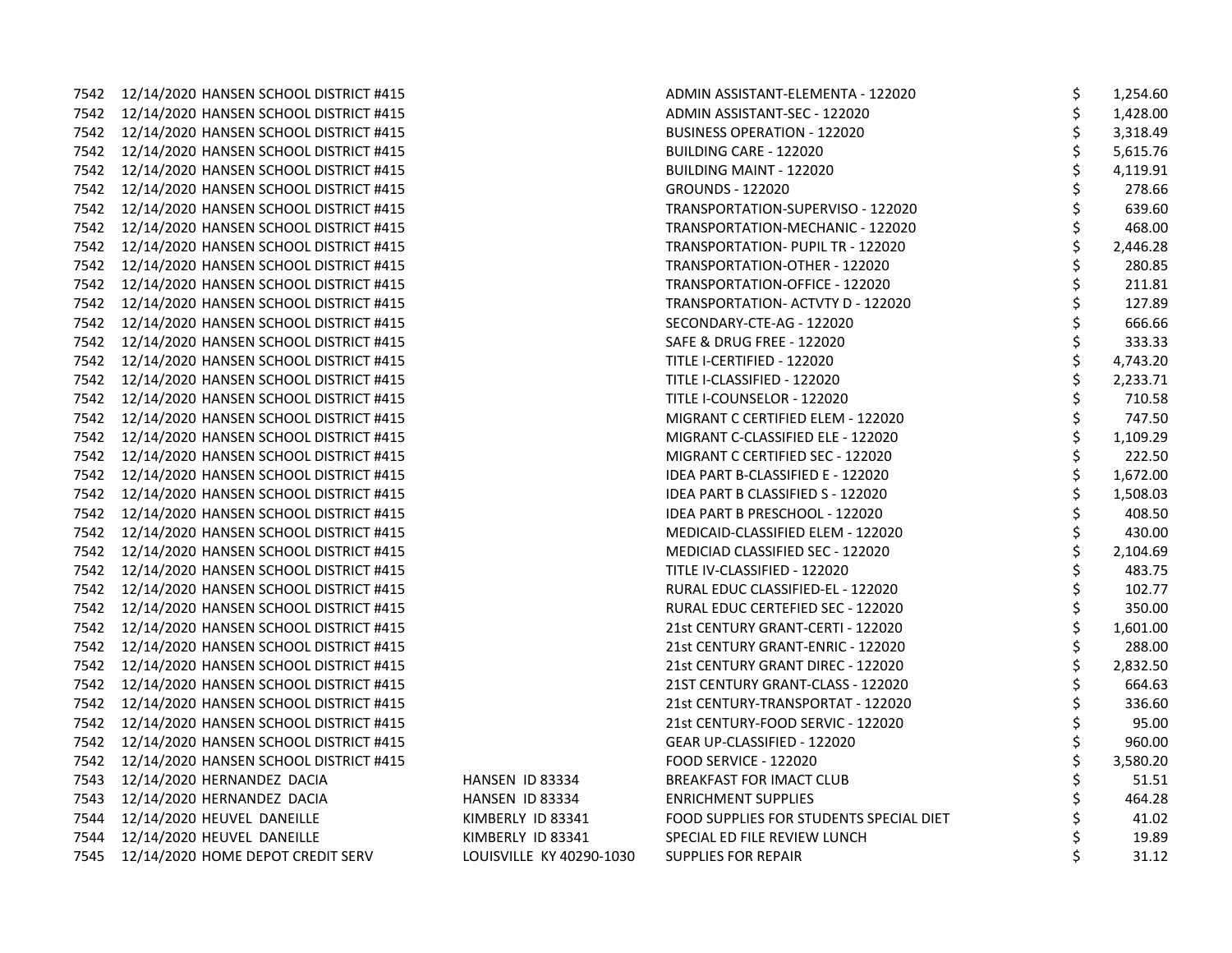| 7546 | 12/14/2020 IDAHO POWER                 | CAROL STREAM IL 60197-5381 PRESCHOOL      |                                               | \$ | 41.94    |
|------|----------------------------------------|-------------------------------------------|-----------------------------------------------|----|----------|
|      | 7546 12/14/2020 IDAHO POWER            | CAROL STREAM IL 60197-5381 ELEMENTARY     |                                               |    | 1,829.10 |
| 7546 | 12/14/2020 IDAHO POWER                 | CAROL STREAM IL 60197-5381 JR/SR HIGH     |                                               |    | 1,298.76 |
| 7546 | 12/14/2020 IDAHO POWER                 | CAROL STREAM IL 60197-5381 IRRIGATION     |                                               |    | 18.67    |
| 7546 | 12/14/2020 IDAHO POWER                 | CAROL STREAM IL 60197-5381 FOOTBALL FIELD |                                               |    | 145.40   |
| 7546 | 12/14/2020 IDAHO POWER                 | CAROL STREAM IL 60197-5381 DOME           |                                               | Ś  | 285.72   |
| 7546 | 12/14/2020 IDAHO POWER                 | CAROL STREAM IL 60197-5381 SOUTH MODULAR  |                                               |    | 16.53    |
| 7547 | 12/14/2020 CSA CONSULTING LLC          | <b>BOISE ID 83709</b>                     | MEDICAID ADMIN FEE                            |    | 259.82   |
| 7548 | 12/14/2020 INTEGRATED TECHNOLOGIES     | TWIN FALLS ID 83303-1843                  | JR/SR HIGH COPIES (11/3-12/2)                 |    | 82.08    |
| 7548 | 12/14/2020 INTEGRATED TECHNOLOGIES     | TWIN FALLS ID 83303-1843                  | JR/SR HIGH COPIES (10/3-11/2)                 |    | 132.81   |
| 7548 | 12/14/2020 INTEGRATED TECHNOLOGIES     | TWIN FALLS ID 83303-1843                  | OFFICE COPIES (10/16-11/15)                   |    | 3.29     |
| 7549 | 12/14/2020 INTERMOUNTAIN GAS           | BISMARCK ND 58506-5600                    | AG BLDG                                       |    | 273.68   |
| 7549 | 12/14/2020 INTERMOUNTAIN GAS           | <b>BISMARCK ND 58506-5600</b>             | JR/SR HIGH                                    |    | 892.56   |
| 7549 | 12/14/2020 INTERMOUNTAIN GAS           | <b>BISMARCK ND 58506-5600</b>             | <b>DOME</b>                                   |    | 79.31    |
| 7549 | 12/14/2020 INTERMOUNTAIN GAS           | <b>BISMARCK ND 58506-5600</b>             | PRESCHOOL                                     |    | 62.20    |
| 7549 | 12/14/2020 INTERMOUNTAIN GAS           | <b>BISMARCK ND 58506-5600</b>             | <b>ELEMENTARY</b>                             |    | 239.92   |
| 7550 | 12/14/2020 MEADOW GOLD DAIRY           | ATLANTA GZ 30374-6496                     | MILK                                          |    | 2,212.41 |
| 7551 | 12/14/2020 NORTH SIDE BUS CO INC       | JEROME ID 83338                           | <b>CHARTER BUS FOR 21ST CENTURY FIELDTRIP</b> |    | 985.80   |
|      | 7552 12/14/2020 OFFICE DEPOT           | PHOENIX AZ 85038-9248                     | BLACK TONER (HS COPY ROOM PRINTER)            |    | 89.78    |
| 7552 | 12/14/2020 OFFICE DEPOT                | PHOENIX AZ 85038-9248                     | BLACK TONER (HS SPECIAL ED)                   |    | 136.48   |
|      | 7552 12/14/2020 OFFICE DEPOT           | PHOENIX AZ 85038-9248                     | BLACK TONER (ELEM OFFICE)                     |    | 63.74    |
| 7552 | 12/14/2020 OFFICE DEPOT                | PHOENIX AZ 85038-9248                     | <b>BLACK TONER (HS LIBRARY)</b>               |    | 214.89   |
| 7552 | 12/14/2020 OFFICE DEPOT                | PHOENIX AZ 85038-9248                     | <b>BLACK TONER (ELEM OFFICE)</b>              |    | 63.74    |
| 7552 | 12/14/2020 OFFICE DEPOT                | PHOENIX AZ 85038-9248                     | COLORED TONER (ELEM TEACHER WORK RM)          |    | 151.72   |
|      | 7552 12/14/2020 OFFICE DEPOT           | PHOENIX AZ 85038-9248                     | COLORED TONER (ELEM TEACHER WORK RM)          |    | 375.68   |
| 7552 | 12/14/2020 OFFICE DEPOT                | PHOENIX AZ 85038-9248                     | BLACK TONER (COUNSELOR OFFICE)                |    | 64.16    |
| 7553 | 12/14/2020 PITNEY BOWES                | PITTSBURGH PA 15250-7887                  | POSTAGE METER LEASE                           |    | 194.85   |
| 7554 | 12/14/2020 PRIMARY THERAPY SOURCE      | TWIN FALLS ID 83301                       | PHYSICAL THERAPY-JR/SR HIGH                   |    | 945.00   |
| 7554 | 12/14/2020 PRIMARY THERAPY SOURCE      | TWIN FALLS ID 83301                       | OCCUPATIONAL THERAPY-JR/SR HIGH               |    | 1,190.00 |
| 7554 | 12/14/2020 PRIMARY THERAPY SOURCE      | TWIN FALLS ID 83301                       | PAPERWORK/MILEAGE/CONSULTS                    |    | 484.60   |
| 7555 | 12/14/2020 RIDLEY'S                    | TWIN FALLS ID 83301                       | SUPPLIES FOR SWEET TREATS-SPECIAL ED          |    | 49.68    |
| 7556 | 12/14/2020 ROTO-ROOTER                 | TWIN FALLS ID 83303                       | REPAIR PRE SCHOOL SINK                        |    | 550.00   |
| 7557 | 12/14/2020 SELECT SOURCE INC           | KIMBERLY ID 83341                         | SUPPLIES TO FIX REPAIRS                       |    | 19.20    |
| 7558 | 12/14/2020 SYSCO IDAHO INC             | BOISE ID 83717-0007                       | <b>FOOD PRODUCT</b>                           |    | 790.34   |
| 7559 | 12/14/2020 TEK-HUT                     | TWIN FALLS ID 83301                       | <b>INTERNET SERVICE</b>                       |    | 1,725.00 |
| 7560 | 12/14/2020 THE TIMES-NEWS              | TWIN FALLS ID 83301                       | AD FOR SALE OF PROPERTY                       |    | 72.63    |
|      | 7561 12/14/2020 TOOLS FOR SCHOOLS      | EMMETT ID 83617                           | REX'S LUNCH BAGS (250/CASE)                   |    | 623.00   |
| 7561 | 12/14/2020 TOOLS FOR SCHOOLS           | EMMETT ID 83617                           | <b>FOOD PRODUCT</b>                           |    | 4,446.51 |
|      | 7562 12/14/2020 INTERWORLD HIGHWAY LLC | BOSTON MA 02241-2484                      | ELMO OX-1                                     |    | 4,023.25 |
| 7563 | 12/14/2020 VALLEY WIDE COOPERATIVE     | <b>NAMPA ID 83687</b>                     | <b>CREDIT FOR GAS</b>                         |    | (2.78)   |
| 7563 | 12/14/2020 VALLEY WIDE COOPERATIVE     | <b>NAMPA ID 83687</b>                     | YELLOW BUS FUEL                               | Ś  | 890.19   |